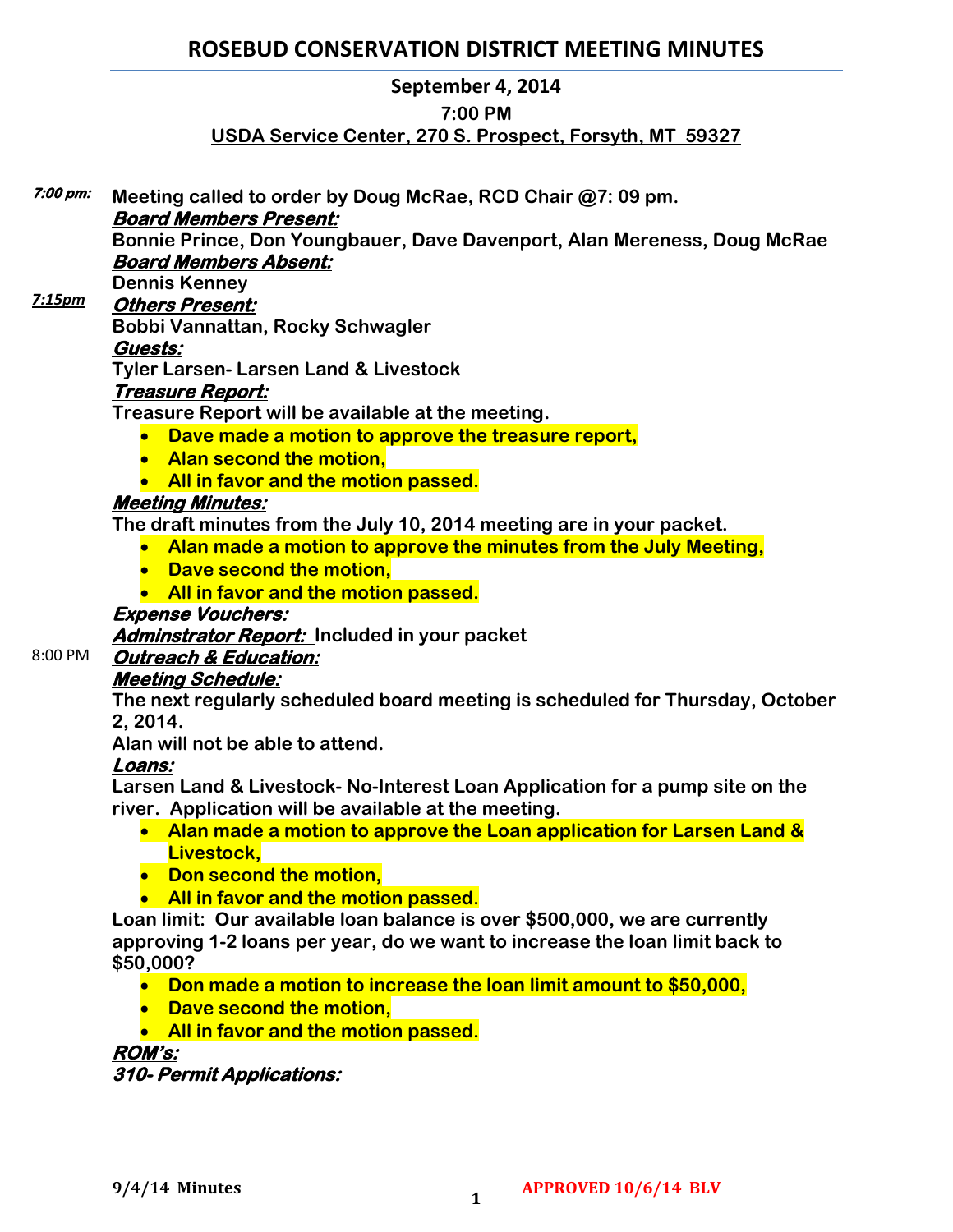# **ROSEBUD CONSERVATION DISTRICT MEETING MINUTES**

## **September 4, 2014**

## **7:00 PM**

**USDA Service Center, 270 S. Prospect, Forsyth, MT 59327 Larsen Land & Livestock- pump site on the Yellowstone. Application will be available at the meeting.** 

- **Dave made a motion to approve the 310 application for a wet well,**
- **Alan second the motion,**
- **All in favor and the motion passed.**

## **Reserved Water:**

**New Business:** 

## **Steve Lackman Resign:**

**Steve and his family are moving to Miles City and he is no longer an eligible board member.** 

**We will place an ad in the local paper.**

# **MACD- Discussion on letter**

**MACD Comments of the proposed rule change to "Waters of the United States" A copy of is in your packets**

# **Area IV meeting**

**September 24th in Joliet**

**Bobbi, Dennis & Don that will plan to attend.**

## **Trees 2015:**

**It's that time of year again. prices are going up another 20% from nurseries this year so we will have to raise the price of our trees this year. Our average price is 15-25 cents above the nursery cost.** 

# **2015 Soil Health Workshop:**

**The dates are December 1st & 2nd 2015. Fair grounds are reserved.** 

# **2015 Youth Range Camp:**

**Week of July 27, 2015**

# **Resolutions:**

**Resolutions are due this week in Helena. Is there anything we would like to submit a resolution on?** 

**Don would like to re-evaluate last year's resolution on endangered species; a copy of last years is available.** 

- **Dave made a motion to approve the resolution,**
- $\triangleright$  Don second the motion.
- **All in favor and the motion passed.**

# **Soil Health Initiative:**

**2014- sign ups**

# **No-Till Drill:**

**The new drill is due to arrive in November. What process are we going to use as far as selling the old drill?**

- **Alan made a motion to sell the 2012 Drill for \$45k,**
- **▶ Don second the motion,**
- **All in favor and the motion passed. We will place an ad in the paper, post on the website and send to all cd's.**